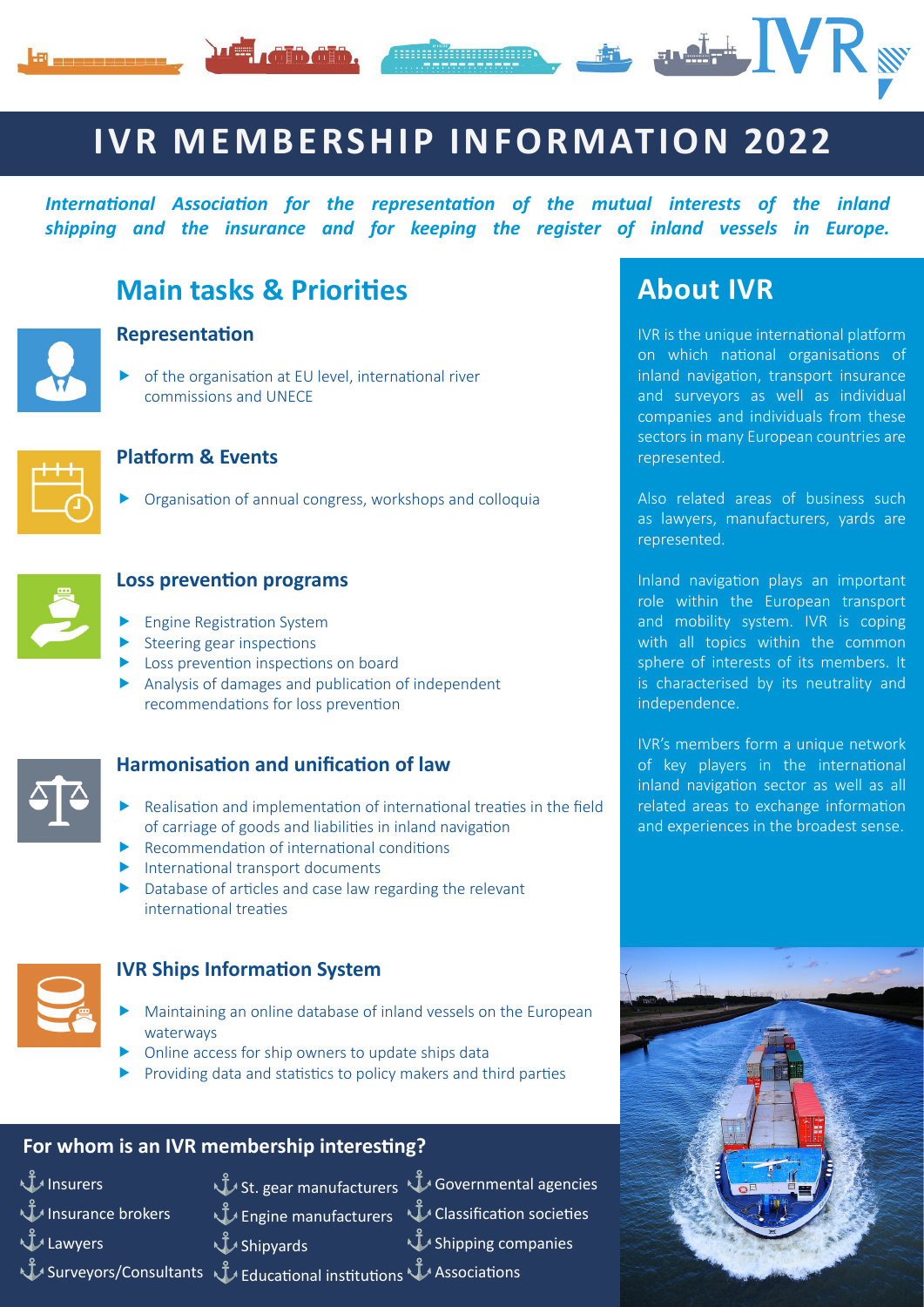## **Benefits IVR membership**



\* IVR members can participate in various events at a reduced rate.

### **Join IVR? You can sign up for membership on the next page**

#### See our **[Member list](https://www.ivr-eu.com/organisation/members/?lang=en)** for an overview of our current member base.

**Mission** IVR's main objective is the observation and representation of the common interests of the involved industries on the network of the major European inland waterways. Inland navigation plays an important role within the European transport and mobility system. IVR is coping with all topics within the common sphere of interests of its members. It is characterised by its neutrality and independence.





# **Membership categories & fees**

| <b>Individual persons</b>     | € 367,50       |
|-------------------------------|----------------|
| Companies <sup>1</sup>        | € 682,50       |
| <b>National organisations</b> | fee on request |

*\*annual contribution which is subject to price changes.*

Are you considering an IVR membership? Or maybe you have some questions about our organisation? Please do not hesitate to contact our Secretary General, Frouwke Klootwijk-de Vries, for an informal chat. Our coffee is delicious, but a digital appointment is also possible.

 $\bullet$  +31 (0)10 411 60 70  $\bullet$  f.devrie[s@ivr-eu.com](mailto:f.devries%40ivr-eu.com?subject=)





 $\blacksquare$  Vasteland 78, 3011 BN Rotterdam  $\blacksquare$  +31 (0)10 411 60 70  $\blacksquare$  [info@ivr-eu.com](mailto:info%40ivr-eu.com?subject=)  $\bigoplus$  [ivr-eu.com](http://ivr-eu.com)